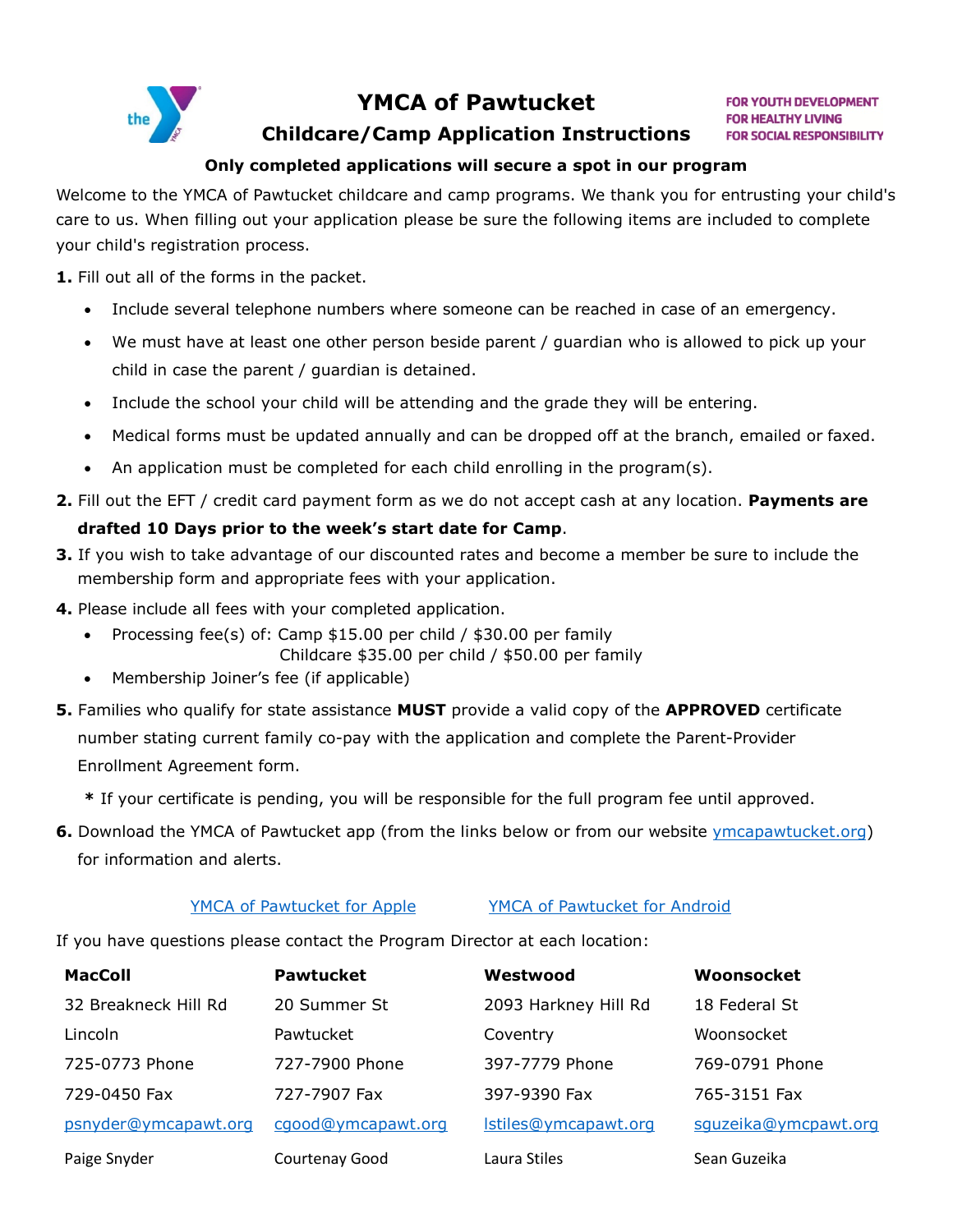

**Westwood YMCA School Age Summer Camp**



# **Camp Hours: 7:30am - 5:00pm**

All applications are updated annually to ensure that we have the most up to date information. Please inform us of any changes during the year.

Please submit completed applications to Heather Walters at hwalters@ymcapawt.org

Child's Name  $F \bigcap M \bigcap$ 

School Attending Age and School Attending Age and School Attending Age and Age and Age and Age and Age and Age

Estimated Drop Off **Estimated Pick Up** 

**I agree to pay the \$15 processing fee that is payable with the application and non-refundable. I Understand this payment will be processed when the application is received.**

**Parent / Guardian Signature Date** 

**Only completed applications (including payment form) with appropriate fees will be accepted. All fees (membership and processing) are non-refundable once application is turned in.**

| <b>Office Use</b> |                   |                                 |                  |         |  |  |
|-------------------|-------------------|---------------------------------|------------------|---------|--|--|
| Unit ID           | <b>Start Date</b> | Last 4 Digits of Payment Method |                  |         |  |  |
| DHS Cert $#$      | DHS Exp           | FA %                            | Sibling          | Other % |  |  |
| Received          | <b>Branch</b>     | <b>Site</b>                     | Registration Fee |         |  |  |
| Checked by        | Name              |                                 | Date             |         |  |  |
| Director Approval | Initials          |                                 | Date             |         |  |  |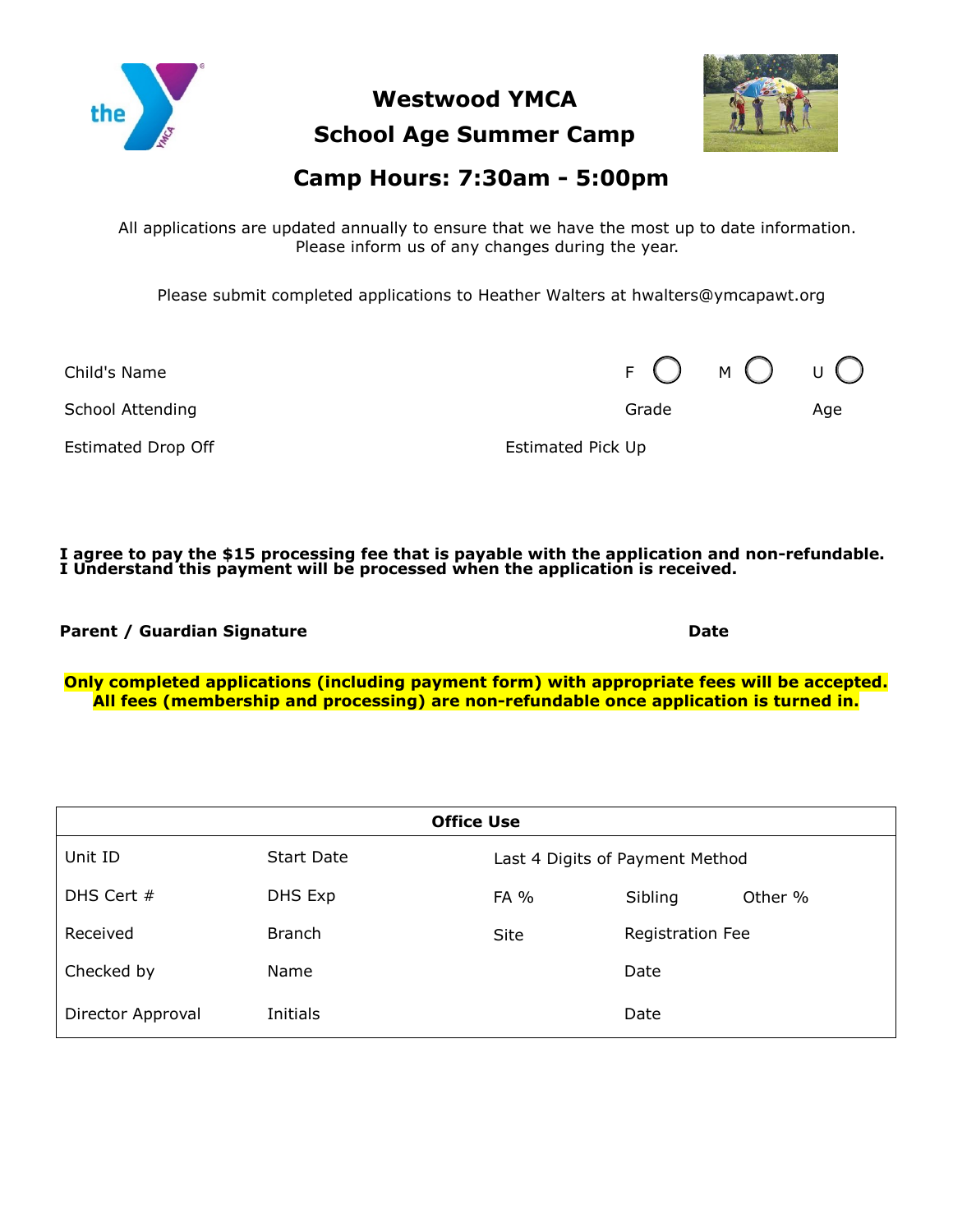

### **Reimagine Summer at the YMCA!**

The Y staff has been working hard to make sure all campers experience a new kind of fun this summer. Now more than ever, kids need to get outdoors, exercise, experience nature and safely connect with friends.

We are following all State Department of Health, CDC and ACA recommendations for small, consistent group sizes, enhanced cleaning and disinfecting and health checks.

Please feel free to contact us to learn more or visit our website [www.ymcapawtucket.org.](http://www.ymcapawtucket.org/)

| First Name                                | ᆏ               | <b>289</b>           | m <sub>In</sub>       | <b>4 U</b>            | <b>სა</b>        | ဖြ    | ශි                    | <b>∞ ை</b>            | ෧ഄ               |
|-------------------------------------------|-----------------|----------------------|-----------------------|-----------------------|------------------|-------|-----------------------|-----------------------|------------------|
| Last Name                                 | Week<br>- 07/0: | $\bf{e}$<br>55<br>99 | <b>Week</b><br>- 07/1 | <b>Week</b><br>- 07/2 | Week!<br>- 07/2! | Week  | Weel<br>$80^{\circ}$  | <b>Week</b><br>- 08/1 | Week !<br>- 08/2 |
| <b>DOB</b>                                |                 | $07/05 - 0$          | 07/11                 | 07/18                 | 07/25            |       | $\frac{1}{2} - 60/80$ |                       | 08/22            |
| Grade                                     | 06/27           |                      |                       |                       |                  | 08/01 |                       | 08/15                 |                  |
| <b>Traditional Day Camps</b>              |                 |                      |                       |                       |                  |       |                       |                       |                  |
| <b>CAMP SCOUTS</b> (ages 5-6)             |                 |                      |                       |                       |                  |       |                       |                       |                  |
| Member: \$200 / Program Member: \$250     |                 |                      |                       |                       |                  |       |                       |                       |                  |
| <b>CAMP ADVENTURERS</b> (ages 7-8)        |                 |                      |                       |                       |                  |       |                       |                       |                  |
| Member: \$200 / Program Member: \$250     |                 |                      |                       |                       |                  |       |                       |                       |                  |
| <b>CAMP EXPLORERS</b> (ages 9-12)         |                 |                      |                       |                       |                  |       |                       |                       |                  |
| Member: \$200 / Program Member: \$250     |                 |                      |                       |                       |                  |       |                       |                       |                  |
| <b>Specialty Camps*</b>                   |                 |                      |                       |                       |                  |       |                       |                       |                  |
| <b>COUNSELOR-IN-TRAINING Ages 13 - 15</b> |                 |                      |                       |                       |                  |       |                       |                       |                  |
| 4 Week Commitment Members Only: \$400     |                 |                      |                       |                       |                  |       |                       |                       |                  |
| RACE 4 CHASE (8:30AM - 12PM) 1st Gr +     |                 |                      |                       |                       |                  |       |                       |                       |                  |
| <b>RACE FOR CHASE W/OPTION (Full Day)</b> |                 |                      |                       |                       |                  |       |                       |                       |                  |
| Member: \$125 / Program Member: \$150     |                 |                      |                       |                       |                  |       |                       |                       |                  |

\***\*Both Counselor In Training & Race 4 Chase Programs Require Additional Registration/Application \***  To Recieve This Information Please Contact Laura Stiles : lstiles@ymcapawt.org

**Please note:** There is a \$50.00 fee for any changes / cancellations with 2 week notice of each camp week. If proper notice is not provided you will be charged the full camp rate

> **Submit completed applications to Heather Walters, Office Manager Email: hwalters@ymcapawt.org In Person: Office hours Mon - Fri 9:30am to 2pm 2093 Harkney Hill Rd Coventry, RI**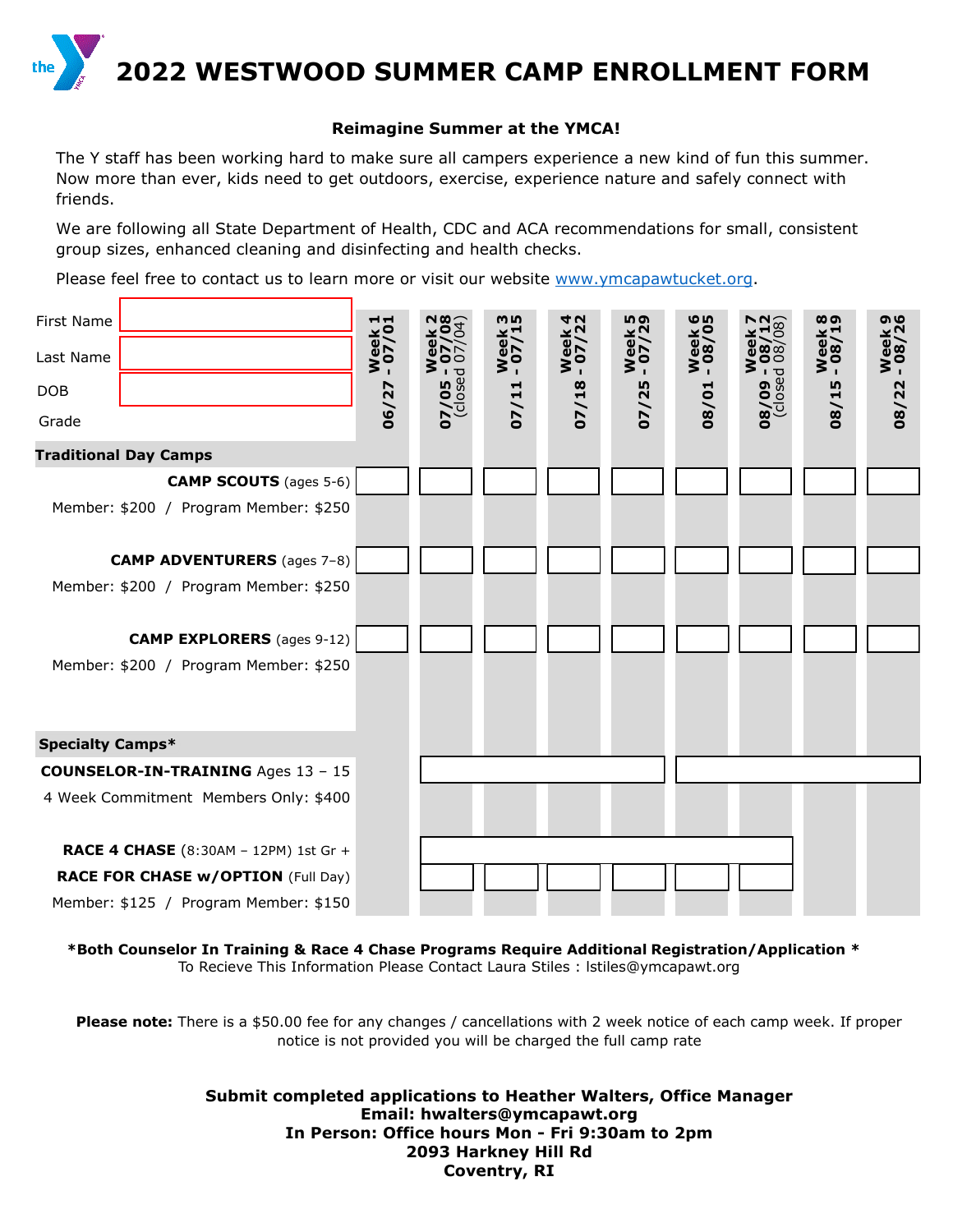# **Parent/Provider Enrollment Agreement Rev. 2/2020** Rev. 2/2020



Rhode Island Department of Human Services Office of Child Care 25 Howard Avenue, LP Bldg. 3rd Floor Cranston, R.I. 02920 (401) 462-6877

This form is to be used by the parent and the provider when enrolling a CCAP eligible or potentially eligible child at an approved DHS provider. One form must be completed per enrolled child. It must be completed and signed by the parent **and** the child care provider; a copy is to be kept by both parties. It is the **provider's responsibility** to submit this information to DHS via the Provider Portal BEFORE the provider begins caring for the child. Once the enrollment is complete, the parent and the provider will receive an Enrollment notice.

| <b>Provider ID:</b>        | <b>Provider Name:</b> |                            |
|----------------------------|-----------------------|----------------------------|
| <b>Parent's Full Name:</b> |                       | <b>Certificate Number:</b> |
| <b>Child's Full Name:</b>  |                       | <b>Child's DOB:</b>        |

Are you related to the child? Pes / No

| AGREED HOURS OF CARE    |                   |                 |  |                                             |                 |  |
|-------------------------|-------------------|-----------------|--|---------------------------------------------|-----------------|--|
| <b>Care Start Date:</b> |                   |                 |  | Use this section when child's schedule is a |                 |  |
| Care End Date:          |                   |                 |  | split day                                   |                 |  |
| Day                     | <b>Start Time</b> | <b>End Time</b> |  | <b>Start Time</b>                           | <b>End Time</b> |  |
| Sunday                  |                   |                 |  |                                             |                 |  |
| Monday                  |                   |                 |  |                                             |                 |  |
| Tuesday                 |                   |                 |  |                                             |                 |  |
| Wednesday               |                   |                 |  |                                             |                 |  |
| Thursday                |                   |                 |  |                                             |                 |  |
| Friday                  |                   |                 |  |                                             |                 |  |
| Saturday                |                   |                 |  |                                             |                 |  |

The undersigned Provider, hereafter referred to as "Provider" agrees to care for the above-named child for the period indicated in this enrollment. Provider further agrees that the days and times the child will attend were agreed upon by the Provider and the undersigned parent of the child. **The undersigned parent certifies that the hours of this enrollment correspond to the hours DHS Authorized hours.**

The Provider agrees to accept the DHS payment based upon the DHS authorization and approval for Full Time, Three Quarter Time, Half Time, Quarter Time or Before and/or After School Care as payment in full and understand that any services provided in excess of authorized hours shall be the sole responsibility of the parent. Provider understands and agrees to accept this payment in accordance with DHS rules and regulations lawfully promulgated in accordance with R.I. General Laws. The Provider agrees to provide child care in accordance with the DHS rules and regulations and in accordance with the DHS CCAP Approved Provider Agreement.

The undersigned parent agrees to pay his/her share of the child care cost in accordance with the RI DHS rules and regulations and specified in the notice sent by the RI DHS Child Care Assistance Program.

The Provider and the undersigned parent certify that they DO NOT live in the same household.

**Signature of Parent Date** 

**Signature of Provider Date** 

**Provider Printed Name Provider Printed Name Position/Title**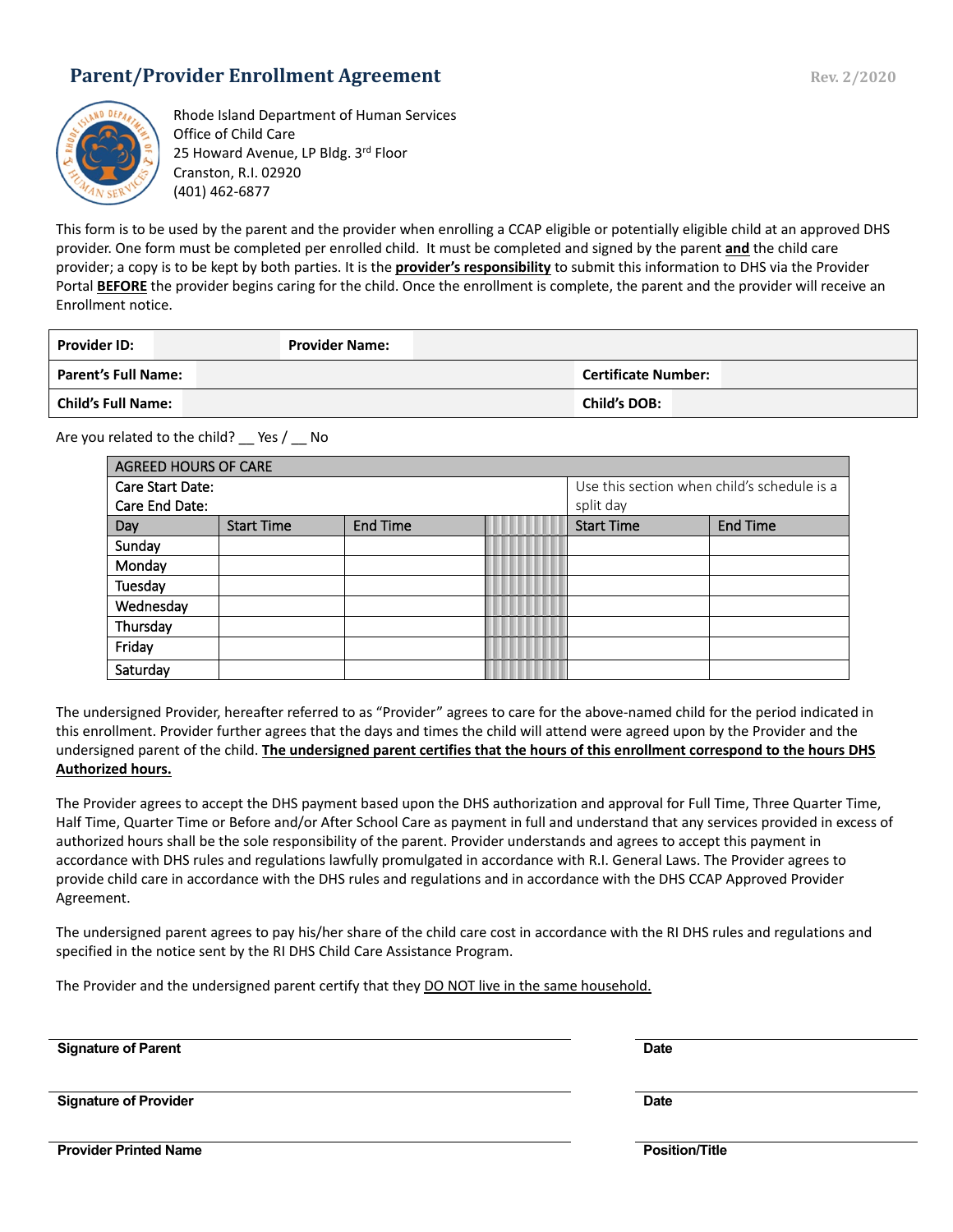# **School Age Child Care / Camp Application**

| <b>Registration Information</b> | RED HIGHLIGHTED FIELDS ARE REQUIRED |                   |  |       |        |
|---------------------------------|-------------------------------------|-------------------|--|-------|--------|
| <b>Child's First Name</b>       |                                     | Last Name         |  |       |        |
| Address                         |                                     | City              |  | State | Zip    |
| <b>Family Email</b>             |                                     | <b>Best Phone</b> |  |       |        |
| School                          | Grade                               | <b>DOB</b>        |  | Age   | F<br>м |

**Household Information:** We acknowledge that the communities we serve require different strategies and care to meet their needs; answering these questions helps us to make sure we are fully serving our communities and are completely optional.

## **Optional Ethnic Origin (check all that apply):**

|                                                                                                                                                                                                    | American Indian or Alaskan Native<br>Caucasian or White<br>Native Hawaiian or Pacific Islander                                            |            |  | Asian<br>Hispanic<br>Other |                       | Latino |              | <b>Black or African American</b> |
|----------------------------------------------------------------------------------------------------------------------------------------------------------------------------------------------------|-------------------------------------------------------------------------------------------------------------------------------------------|------------|--|----------------------------|-----------------------|--------|--------------|----------------------------------|
|                                                                                                                                                                                                    | \$0-\$19,999<br>\$20,000-\$39,999<br>Income Level (check one):<br><b>Optional:</b><br>\$60,000-\$79,000<br>\$40,000-\$59,999<br>\$80,000+ |            |  |                            |                       |        |              |                                  |
|                                                                                                                                                                                                    | Last Name<br>Parent / Guardian 1 First Name                                                                                               |            |  |                            |                       |        |              |                                  |
| <b>Address</b>                                                                                                                                                                                     |                                                                                                                                           |            |  | City                       |                       |        | <b>State</b> | Zip                              |
| Home Phone                                                                                                                                                                                         |                                                                                                                                           | Cell Phone |  | <b>DOB</b>                 |                       |        | F            | М                                |
| <b>Personal Email</b>                                                                                                                                                                              |                                                                                                                                           |            |  |                            | Relationship to Child |        |              |                                  |
| <b>Employer Name</b>                                                                                                                                                                               |                                                                                                                                           |            |  | <b>Employer Phone</b>      |                       |        |              |                                  |
|                                                                                                                                                                                                    | Parent / Guardian 2 First Name                                                                                                            |            |  |                            | Last Name             |        |              |                                  |
| <b>Address</b>                                                                                                                                                                                     |                                                                                                                                           |            |  | City                       |                       |        | State        | Zip                              |
| Home Phone                                                                                                                                                                                         |                                                                                                                                           | Cell Phone |  | <b>DOB</b>                 |                       |        | F            |                                  |
| <b>Personal Email</b>                                                                                                                                                                              |                                                                                                                                           |            |  |                            | Relationship to Child |        |              |                                  |
| <b>Employer Name</b>                                                                                                                                                                               |                                                                                                                                           |            |  | <b>Employer Phone</b>      |                       |        |              |                                  |
| <b>Child Resides with:</b>                                                                                                                                                                         |                                                                                                                                           |            |  |                            |                       |        |              |                                  |
| Is there a restraining order relating to the child's custody or release?<br>Yes<br>No<br>If YES, attach a signed and dated copy of the current court order<br>Name of person on restraining order: |                                                                                                                                           |            |  |                            |                       |        |              |                                  |
|                                                                                                                                                                                                    | In case of emergency list parent / guardian to call first:                                                                                |            |  |                            |                       |        |              |                                  |
| Name                                                                                                                                                                                               |                                                                                                                                           |            |  |                            | <b>Best Phone</b>     |        |              |                                  |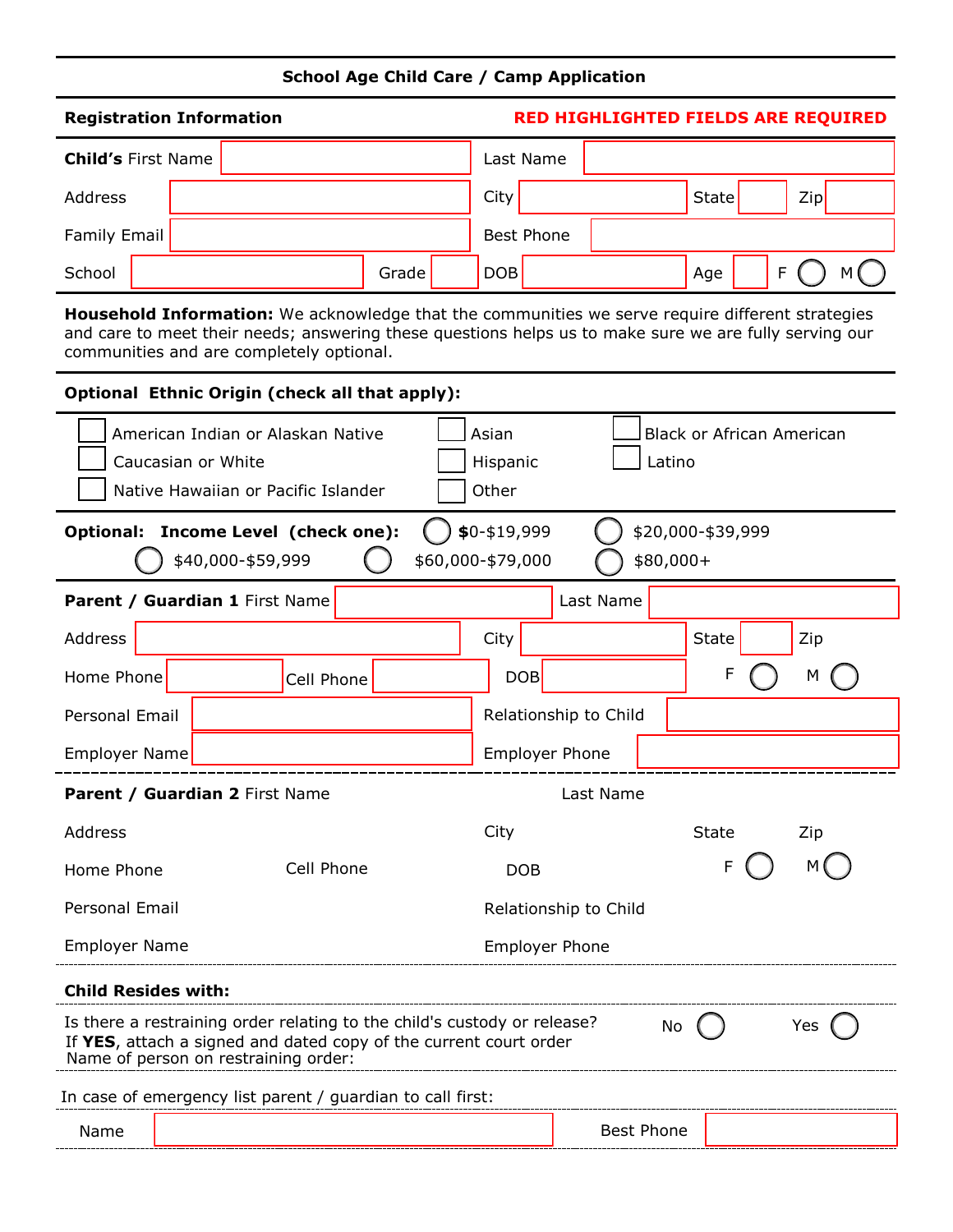| List at least two other Authorized Pickups / Contacts |                       |              |     |  |  |
|-------------------------------------------------------|-----------------------|--------------|-----|--|--|
| 1 First Name                                          | Last Name             |              |     |  |  |
| Address                                               | City                  | State        | Zip |  |  |
| Phone                                                 | <b>DOB</b>            |              |     |  |  |
| Email                                                 | Relationship to Child |              |     |  |  |
| 2 First Name                                          | Last Name             |              |     |  |  |
| Address                                               | City                  | State        | Zip |  |  |
| Phone                                                 | <b>DOB</b>            |              |     |  |  |
| Email                                                 | Relationship to Child |              |     |  |  |
| 3 First Name                                          | Last Name             |              |     |  |  |
| Address                                               | City                  | State        | Zip |  |  |
| Phone                                                 | <b>DOB</b>            |              |     |  |  |
| Email                                                 | Relationship to Child |              |     |  |  |
| 4 First Name                                          | Last Name             |              |     |  |  |
| Address                                               | City                  | <b>State</b> | Zip |  |  |
| Phone                                                 | <b>DOB</b>            |              |     |  |  |
| Email                                                 | Relationship to Child |              |     |  |  |
| 5 First Name                                          | Last Name             |              |     |  |  |
| Address                                               | City                  | <b>State</b> | Zip |  |  |
| Phone                                                 | <b>DOB</b>            |              |     |  |  |
| Email                                                 | Relationship to Child |              |     |  |  |
| 6 First Name                                          | Last Name             |              |     |  |  |
| Address                                               | City                  | <b>State</b> | Zip |  |  |
| Phone                                                 | <b>DOB</b>            |              |     |  |  |
| Email                                                 | Relationship to Child |              |     |  |  |
| 7 First Name                                          | Last Name             |              |     |  |  |
| Address                                               | City                  | <b>State</b> | Zip |  |  |
| Phone                                                 | <b>DOB</b>            |              |     |  |  |
| Email                                                 | Relationship to Child |              |     |  |  |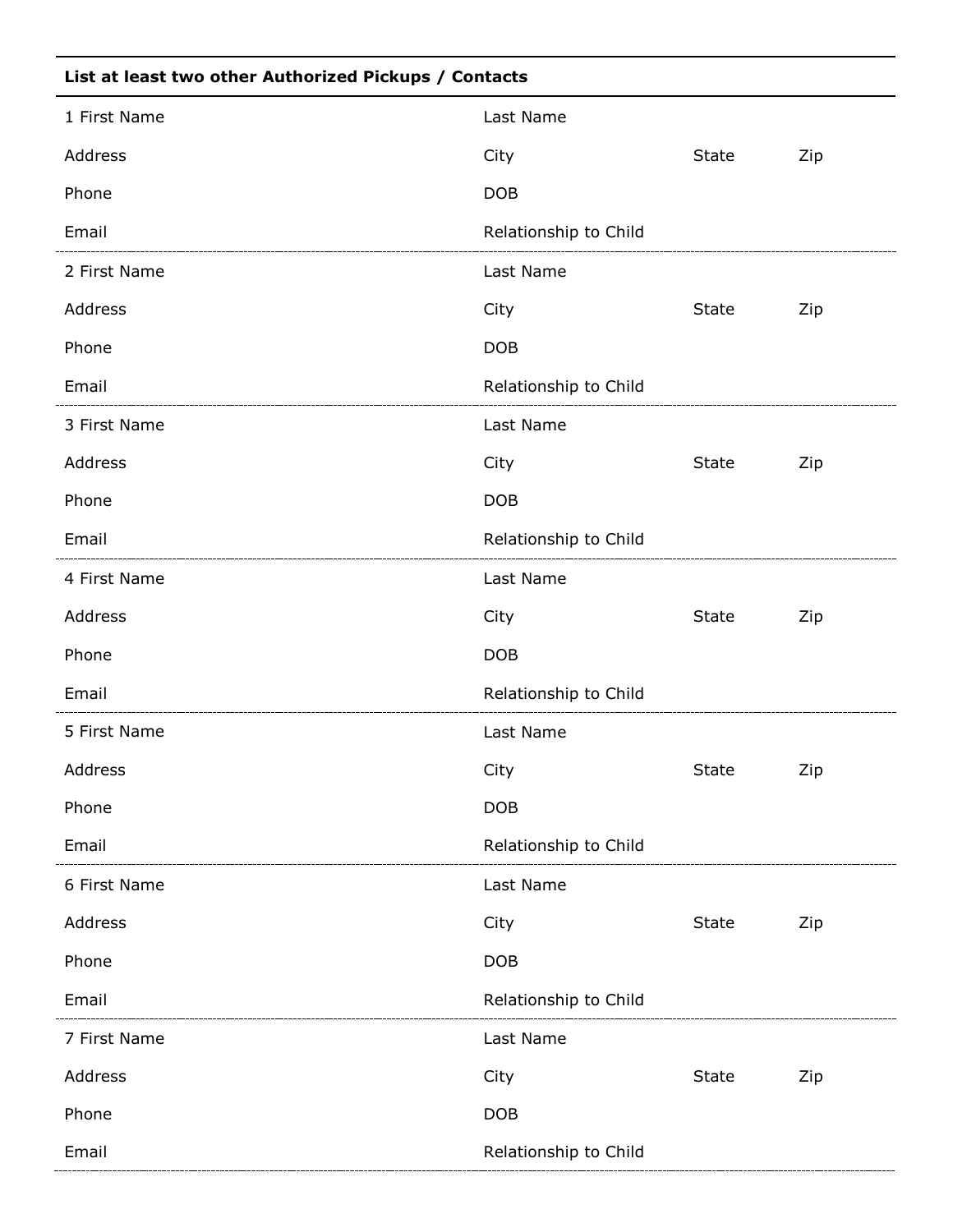| <b>Child's Name</b>                                                                                                                                                |  |                                                    | <b>DOB</b> |     |  |  |  |
|--------------------------------------------------------------------------------------------------------------------------------------------------------------------|--|----------------------------------------------------|------------|-----|--|--|--|
| <b>Health Information</b>                                                                                                                                          |  |                                                    |            |     |  |  |  |
| Please describe any medical conditions /concerns that your child has. (If none, type "N/A")                                                                        |  |                                                    |            |     |  |  |  |
|                                                                                                                                                                    |  |                                                    |            |     |  |  |  |
|                                                                                                                                                                    |  |                                                    |            |     |  |  |  |
| Please list medication that your child takes on a regular basis, dose and reason. (If none, type "N/A")                                                            |  |                                                    |            |     |  |  |  |
|                                                                                                                                                                    |  |                                                    |            |     |  |  |  |
|                                                                                                                                                                    |  |                                                    |            |     |  |  |  |
|                                                                                                                                                                    |  |                                                    |            |     |  |  |  |
| Please list all known allergies. (If none, type "N/A")                                                                                                             |  |                                                    |            |     |  |  |  |
|                                                                                                                                                                    |  |                                                    |            |     |  |  |  |
| Does your child require an inhaler?<br>No                                                                                                                          |  | Epi pen? $($<br>Yes                                | )No        | Yes |  |  |  |
| Please describe any necessary dietary modifications. (If none, type "N/A")                                                                                         |  |                                                    |            |     |  |  |  |
|                                                                                                                                                                    |  |                                                    |            |     |  |  |  |
| Does your child have any behavioral, cognitive, special needs or other considerations? If yes, please list                                                         |  |                                                    |            |     |  |  |  |
| and speak directly to your Childcare director. (If none, type "N/A")                                                                                               |  |                                                    |            |     |  |  |  |
|                                                                                                                                                                    |  |                                                    |            |     |  |  |  |
| In consideration of admittance, I authorize the YMCA of Pawtucket to arrange for medical examination                                                               |  |                                                    |            |     |  |  |  |
| and / or treatment of my child, should an emergency arise at the child care site or on a field trip. It is                                                         |  |                                                    |            |     |  |  |  |
| understood that a conscientious effort will be made by the center to contact the emergency numbers I                                                               |  |                                                    |            |     |  |  |  |
| have provided, before medical action is taken. I would prefer my child be taken to the following hospital                                                          |  |                                                    |            |     |  |  |  |
| if the need arises<br>by the service of the local rescue squad.                                                                                                    |  | I understand the choice of hospital may be limited |            |     |  |  |  |
|                                                                                                                                                                    |  |                                                    |            |     |  |  |  |
| <b>Medical Insurance</b>                                                                                                                                           |  |                                                    |            |     |  |  |  |
| We are not covered by insurance                                                                                                                                    |  |                                                    |            |     |  |  |  |
| In case of emergency, please provide us with the following information regarding family insurance. This<br>information will be kept on file and used if necessary. |  |                                                    |            |     |  |  |  |
| <b>Health Insurer Name</b>                                                                                                                                         |  | Health Insurer Policy Number                       |            |     |  |  |  |
| Pediatrician's Name                                                                                                                                                |  | Pediatrician's Phone                               |            |     |  |  |  |

The health history is correct, as far as I know, and the person herein described has permission to engage in all prescribed activities except as noted. I hereby give my permission to the medical personnel selected by the childcare director to order routine treatment and necessary transportation for the individual named above.

**Parent** / Guardian Signature **Date Date Date Date Date**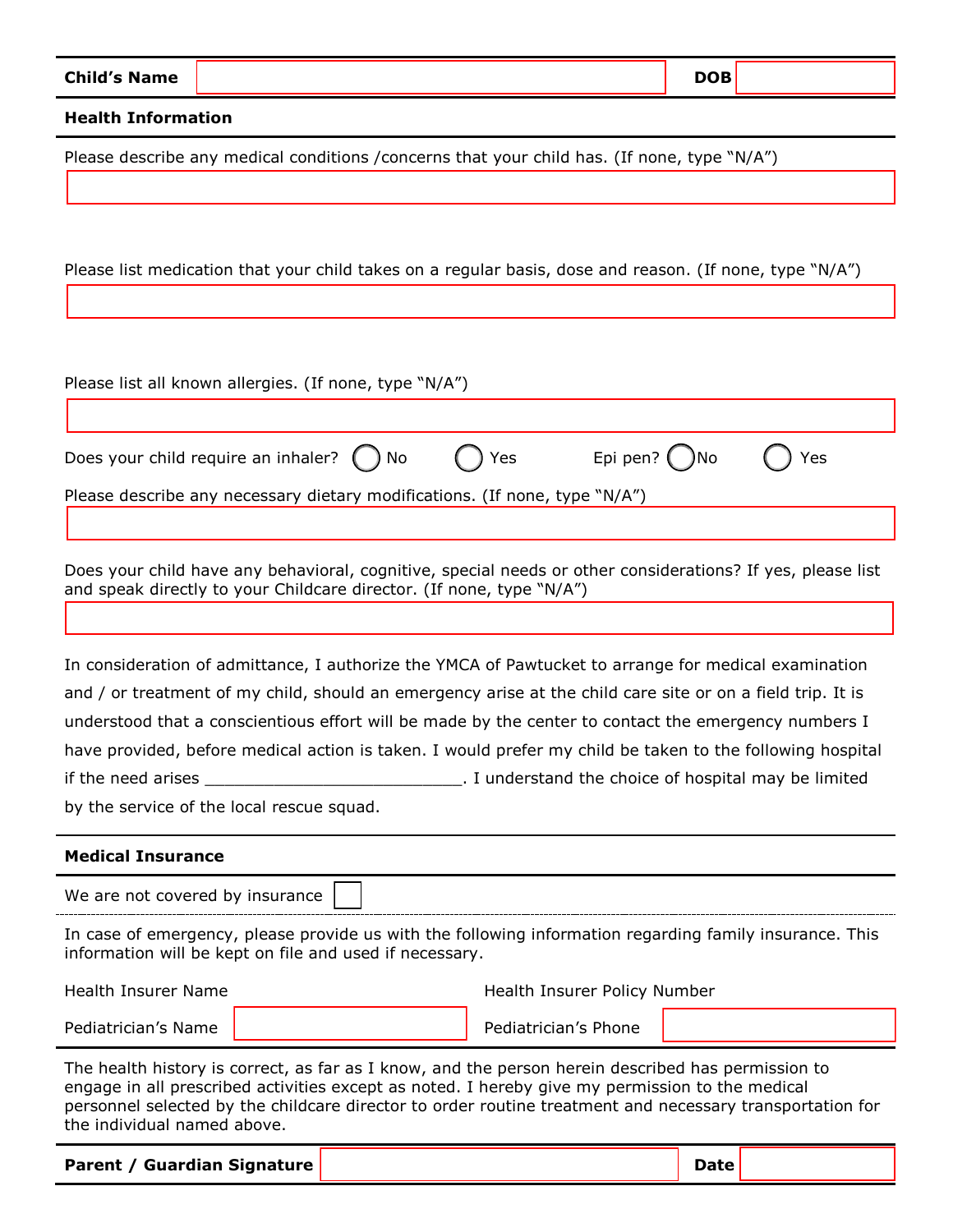| <b>Child's Name</b> | <b>DOB</b> |  |
|---------------------|------------|--|
|---------------------|------------|--|

#### **Enrollment Agreement** Please read carefully and sign below

I understand that I am committing my child to participate in the camp/childcare program for the current year. I understand that a 2-week written cancellation notice must be given to the Director of the program or I will be responsible for the current and upcoming tuition.

I understand that I am financially responsible for the services regardless of attendance including holiday, illness and emergency closing. No refunds will be issued.

I understand that my child will not be released to any person(s) not listed on the enrollment form. I understand I must add all authorized people in person in writing.

I understand that my child must be signed in and out by myself or designee.

I understand that my child will not be released to any child or to any person(s) who seems to be under the influence of drugs or alcohol and that a call will be made to the local police and DCYF to report the incident.

I understand that any child whose behavior is consistently disruptive to the smooth and safe operation of the child care program may be dismissed from the program, after sufficient warnings to the child and family to change this behavior.

I authorize my child to be transported on a YMCA bus.

I understand that I will pick up my child by the closing time of my site. A late fee will be charged if a child is picked up after the latest time designated for my child's site.

I understand the YMCA of Pawtucket does not provide 1:1 services.

I give permission for my child to be photographed, videotaped, or display pictures. Yes  $\bigcup$  No  $\bigcup$ 

**I understand that I am responsible for reading and understanding the information in the Family Handbook located on our website [YMCAPawtucket.org.](file://fs01.ad.ymcapawt.org/Data/SharedData/Childcare_Camp/Forms/In%20Progress/ymcapawtucket.org)**

**Parent / Guardian Signature Date Date Date**